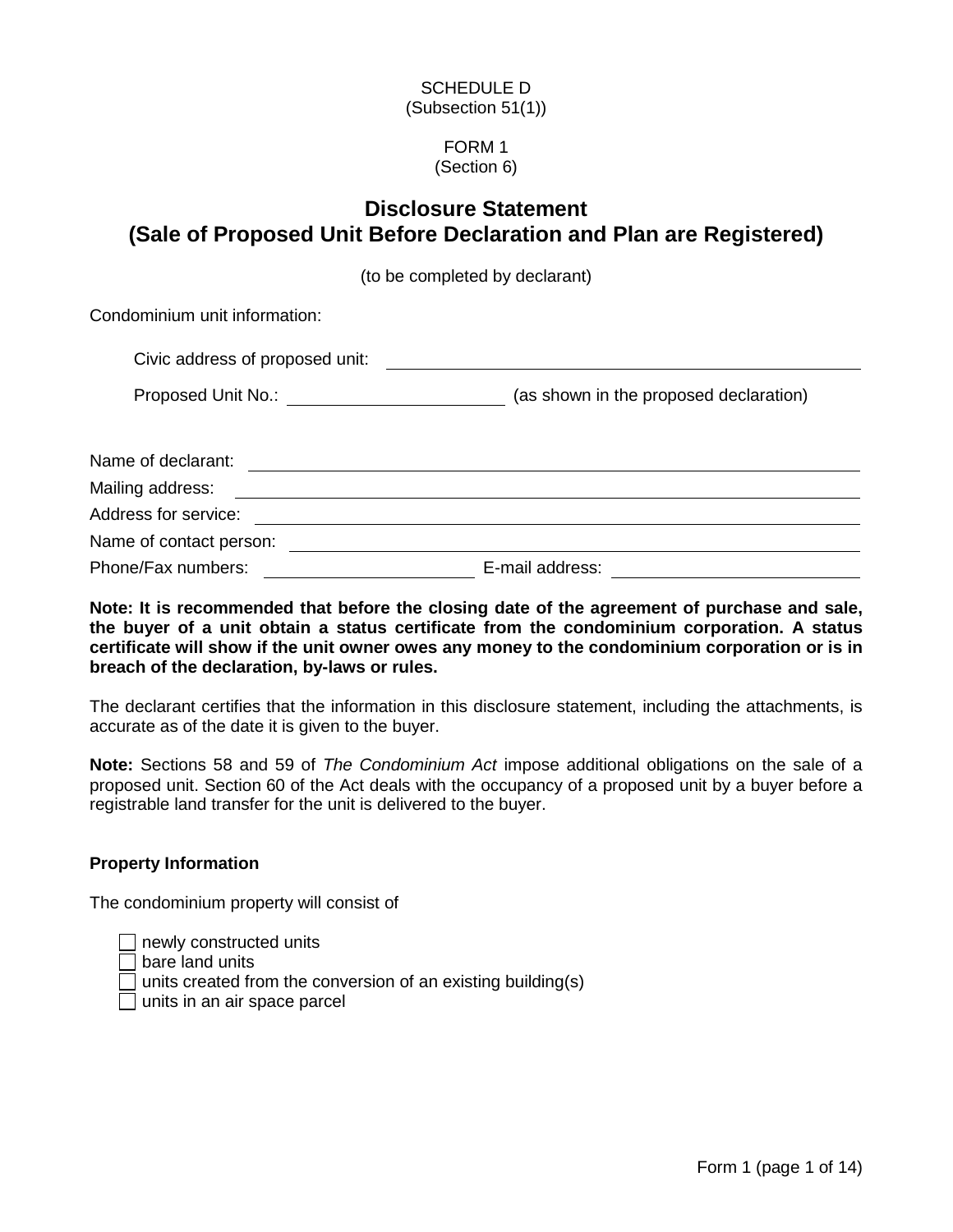The description of the property that will be the subject of the condominium declaration is as follows (*e.g.*, the year of construction, the types and numbers of buildings, units and recreational and other amenities):

If the proposed unit is not complete, the projected date that the proposed unit will be available for occupancy is  $\qquad \qquad \qquad$ .

If any amenity has not been completed, list the amenity and indicate its projected completion date:

If the building on a proposed bare land unit is not complete, the projected date that the building will be available for occupancy is .

For a proposed property that includes a bare land unit or a unit in an air space parcel, list any infrastructure or utilities (*e.g.*, roads and street lighting within the development, areas through which utilities extend) that are not part of the common elements:

The proposed property is subject to a historic or heritage designation by a government or municipal authority that restricts its use or development.

| - 2<br>÷ |
|----------|
| n<br>J   |

If yes, the designation and restrictions are

The details of any known work orders or violation notices regarding ways in which the proposed property or any part of it does not comply with municipal or other regulatory requirements (such as zoning, health, occupancy or environmental by-laws or regulations, building or fire codes and any

other protection-related codes, by-laws or regulations) are as follows:

.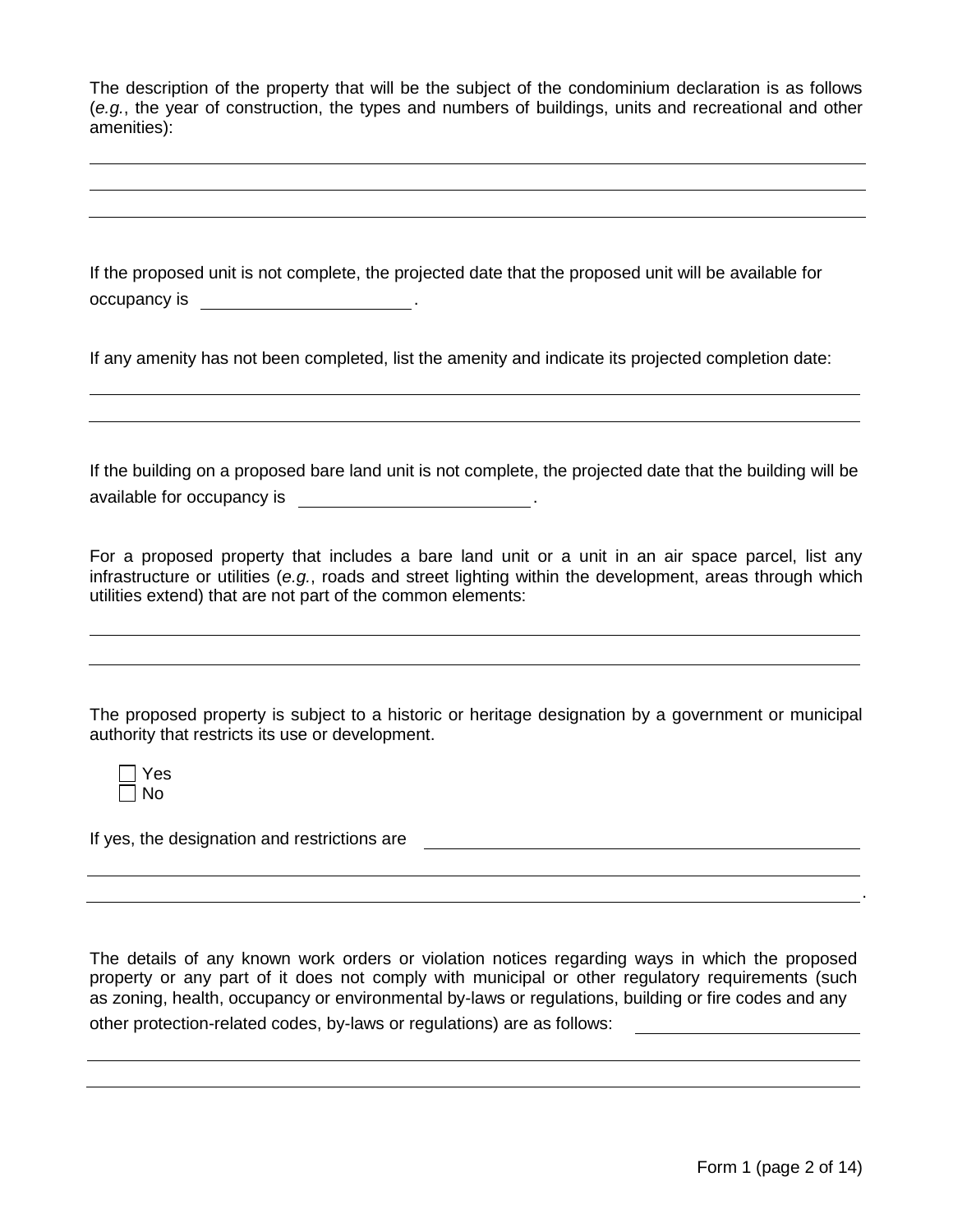#### **Common Expenses, Reserve Fund Contributions and Other Fees**

The projected common expense contribution for the proposed unit for the first year after the declaration and plan are registered is

 $\Box$  \$  $\qquad \qquad$  per  $\qquad \qquad$  .

 $\Box$  shown in the attached information about common expense contributions.

The projected reserve fund contribution for the proposed unit for the first year after the declaration and plan are registered is

\$ per .

shown in the attached information about reserve fund contributions.

In addition to the common expenses, the condominium corporation will charge unit owners for the following:

| $\Box$ Parking                  |   |  |
|---------------------------------|---|--|
| □ Locker/Storage                |   |  |
| $\Box$ Laundry services         | S |  |
| $\Box$ Documentation            |   |  |
| Other (give details) $\sqrt{s}$ |   |  |

The following services or expenses are not included in the statement of financial projections as common expenses but will later become a common expense:

| Service or Expense | <b>Estimated cost</b> |
|--------------------|-----------------------|
|                    | J٦                    |
|                    | w                     |
|                    | κIJ                   |

The unit owner will be responsible for paying for the following utilities and other services that are not included in the statement of financial projections as common expenses:

| Natural Gas                                                          |
|----------------------------------------------------------------------|
| $\Box$ Electricity                                                   |
| □ Water and Sewer                                                    |
| $\Box$ Telecommunication services (e.g., telephone, cable, Internet) |
| $\Box$ Property taxes                                                |
| $\Box$ Other (give details)                                          |
|                                                                      |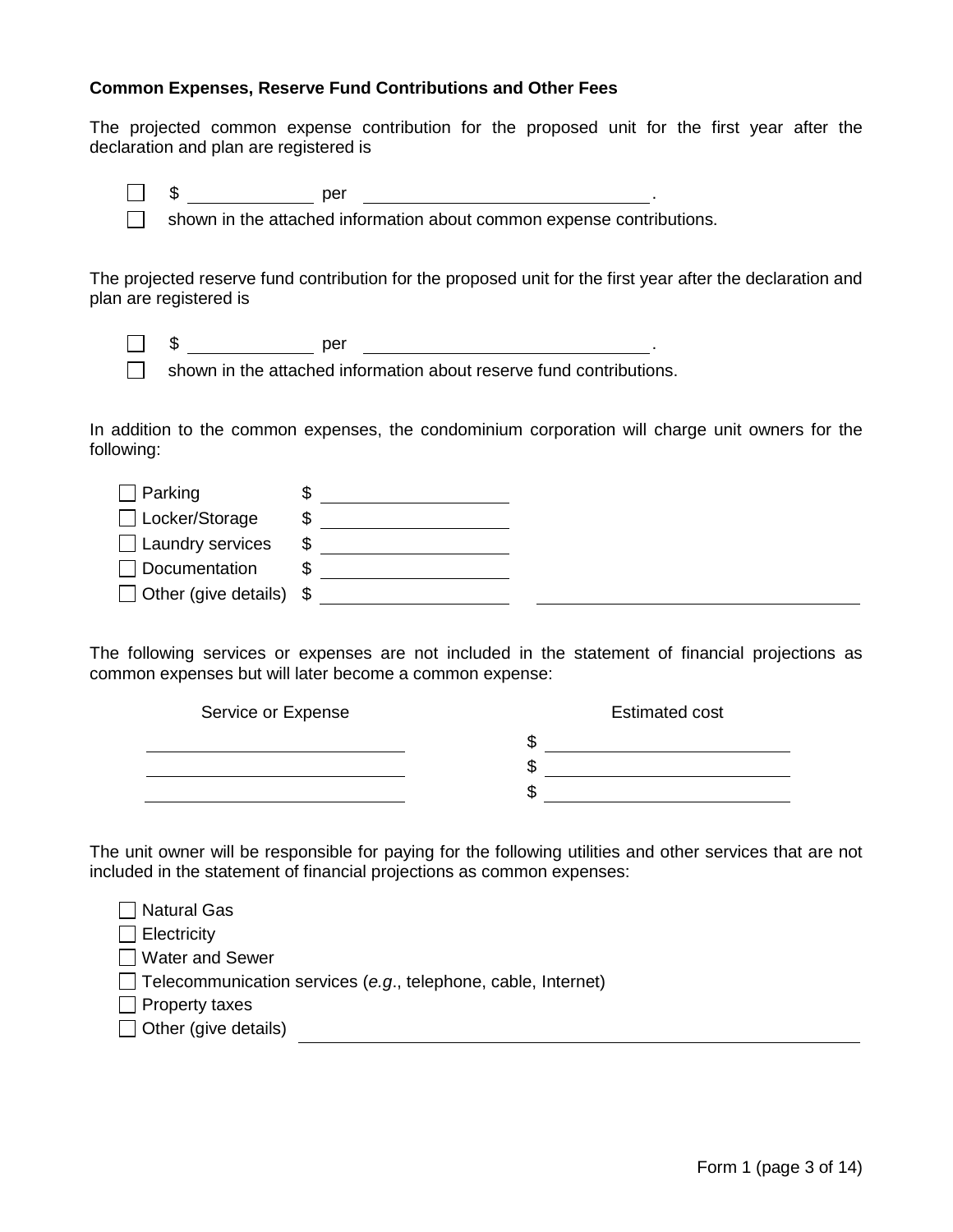The condominium corporation will be required to pay the following fees or charges to the declarant or another person who does not deal with the declarant at arm's length:

(describe)

On the purchase of a unit, the declarant or condominium corporation may charge the buyer for the following items or services (*e.g.*, charges for keys, access cards or booking the elevator):

#### **Declaration, By-laws and Rules**

It is recommended that the buyer review the proposed declaration, by-laws and rules (if any) for restrictions on the use of the units and common elements.

For information about the following matters, see the relevant section(s) of the proposed declaration, by-laws and rules:

| of<br>Pets - section                                                                                                                                                                                                              |
|-----------------------------------------------------------------------------------------------------------------------------------------------------------------------------------------------------------------------------------|
| (indicate declaration, by-laws or rules)                                                                                                                                                                                          |
| Smoking – section<br>of<br>(declaration, by-laws or rules)                                                                                                                                                                        |
| Maintenance and repair of the units - section<br>0f<br>(declaration, by-laws or rules)                                                                                                                                            |
| Maintenance and repair of the common elements – section<br>οf<br>(declaration, by-laws or rules)                                                                                                                                  |
| Responsibility for insurance for units – section of<br>(declaration, by-laws or rules)                                                                                                                                            |
| Responsibility for insurance for common elements - section<br>οf<br>(declaration, by-laws or rules)                                                                                                                               |
| Parts of the common elements that will be or may be used for commercial purposes or other purposes<br>not related to residential purposes – section ________ of ________ (declaration, by-laws or rules)                          |
| Parts of the common elements and common assets that are to be used by the owners of one or more<br>specified units and not by all the owners and the restrictions on their use - section<br>(declaration, by-laws or rules)<br>οf |
| Each unit's share of common expenses                                                                                                                                                                                              |
| is equal.<br>is equal to its share of the common elements.<br>is neither of the above $-$ see section<br>(declaration, by-laws or rules)<br>οf                                                                                    |
|                                                                                                                                                                                                                                   |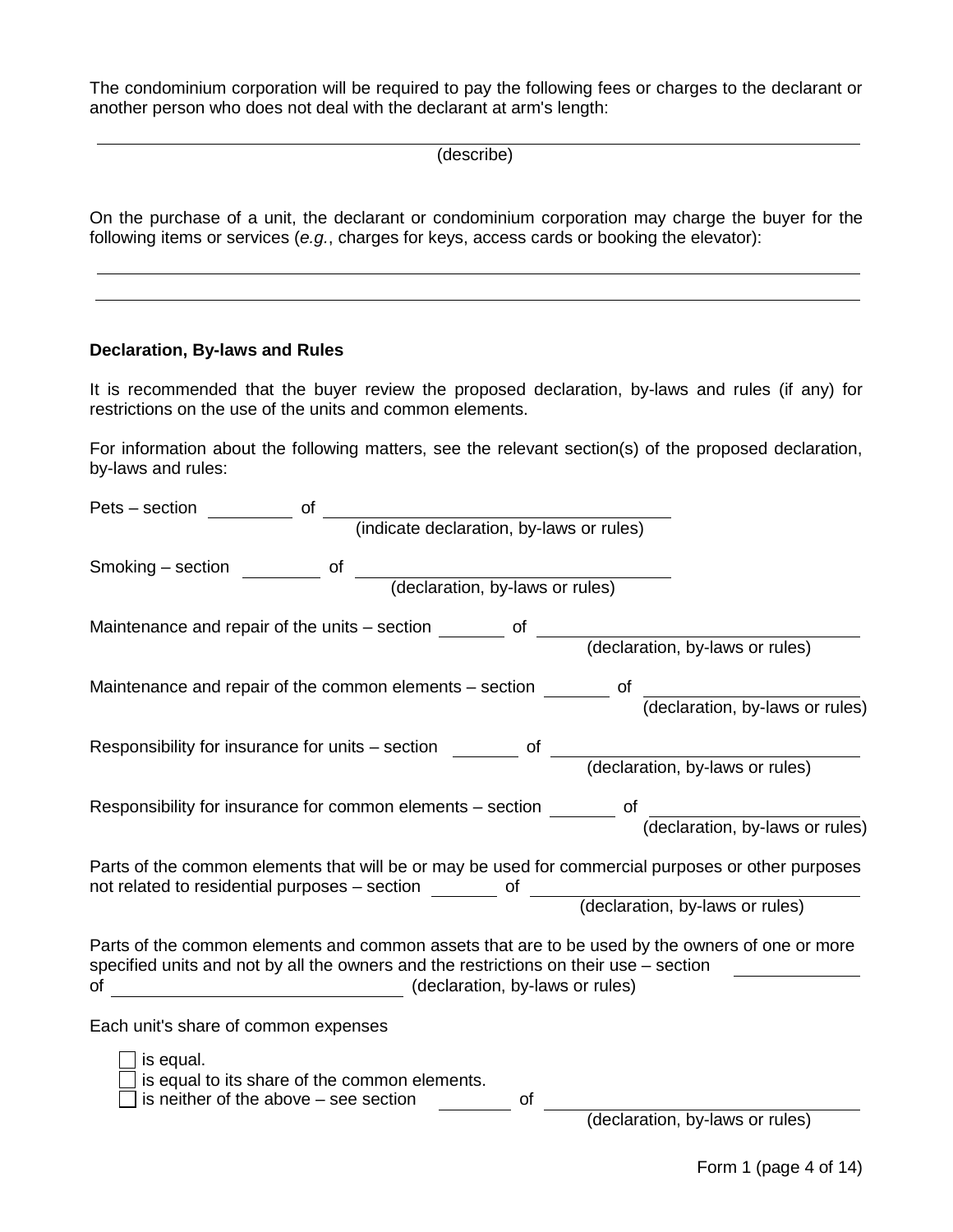The proposed declaration authorizes the condominium corporation to collect a levy from unit owners who rent or lease their units.

| ś |
|---|
|   |

If yes, the amount specified in the by-laws as the levy is  $\frac{1}{2}$  . This money is refundable at the end of a tenancy (with interest if provided for in the by-laws) unless the condominium corporation has an allowable claim against it.

**Note:** The maximum levy allowed under *The Condominium Act* is \$1,500.

The proposed by-laws include authority for the condominium corporation's board to fine unit owners for one or more breaches of the by-laws or rules.



| If yes, the maximum amount of a fine is $$$ | the number of times a fine may be                      |
|---------------------------------------------|--------------------------------------------------------|
| imposed is                                  | and the frequency for imposing a fine for a continuing |
| contravention is                            |                                                        |

**Note:** *The Condominium Act* sets out the maximum amount for a fine (\$100), the maximum number of times a fine may be imposed in a 12-month period (12 times) and the maximum frequency for imposing a fine for a continuing contravention (once every seven days).

### **Management and Other Agreements**

The condominium corporation

 $\Box$  will be self-managed, or

 $\Box$  will enter into a contract to manage the property with

(provide the name of property manager, if known: )

The significant features of the following existing or proposed agreements are shown below. (The \* indicates which agreements have been or will be made with the declarant or a person who does not deal with the declarant at arm's length).

(a) a property management agreement:

(b) agreement(s) for the provision of goods and services on a continuing basis:

(c) agreement(s) for the provision of facilities to the condominium corporation on a for-profit basis: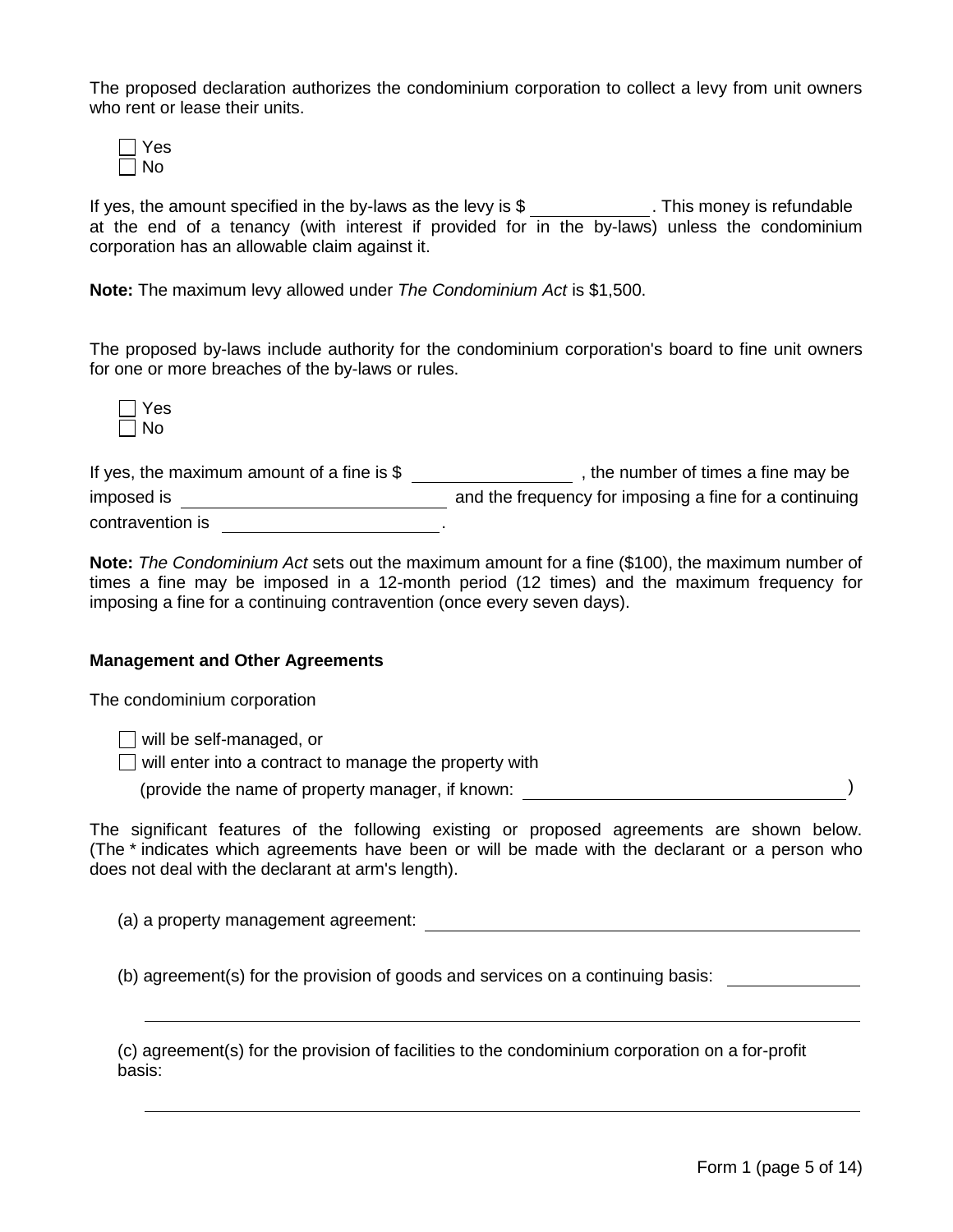(d) commercial lease(s) for parts of the common elements:

| (e) insurance trust agreement: |  |
|--------------------------------|--|
| (f) mutual use agreement(s):   |  |
|                                |  |

(g) agreement(s) between the condominium corporation and another condominium corporation:

**Note:** When a condominium corporation enters into the agreements listed in clauses (a) to (e) before the turn-over meeting, the condominium corporation is allowed to terminate those agreements with written notice within 12 months after the turn-over meeting. (See sections 81 and 82 of *The Condominium Act.*)

A condominium corporation may apply to a court for an order to terminate a mutual use agreement within a certain period of time. (See section 83 of *The Condominium Act.*)

### **Voting Rights**

Voting rights in the condominium corporation are allocated as follows:

 $\Box$  Each unit's share of the voting rights is equal.

 $\Box$  Each unit's share of the voting rights is equal to its share of the common elements.

 $\Box$  Neither of the above applies. The allocation of voting rights is as follows:

#### **Warranty**

A warranty will cover the proposed unit and common elements.

| ٠<br>÷ |
|--------|
| n      |

If yes, the details of the warranty are as follows (*e.g.*, what will be covered, the length of coverage and the name of the warranty provider):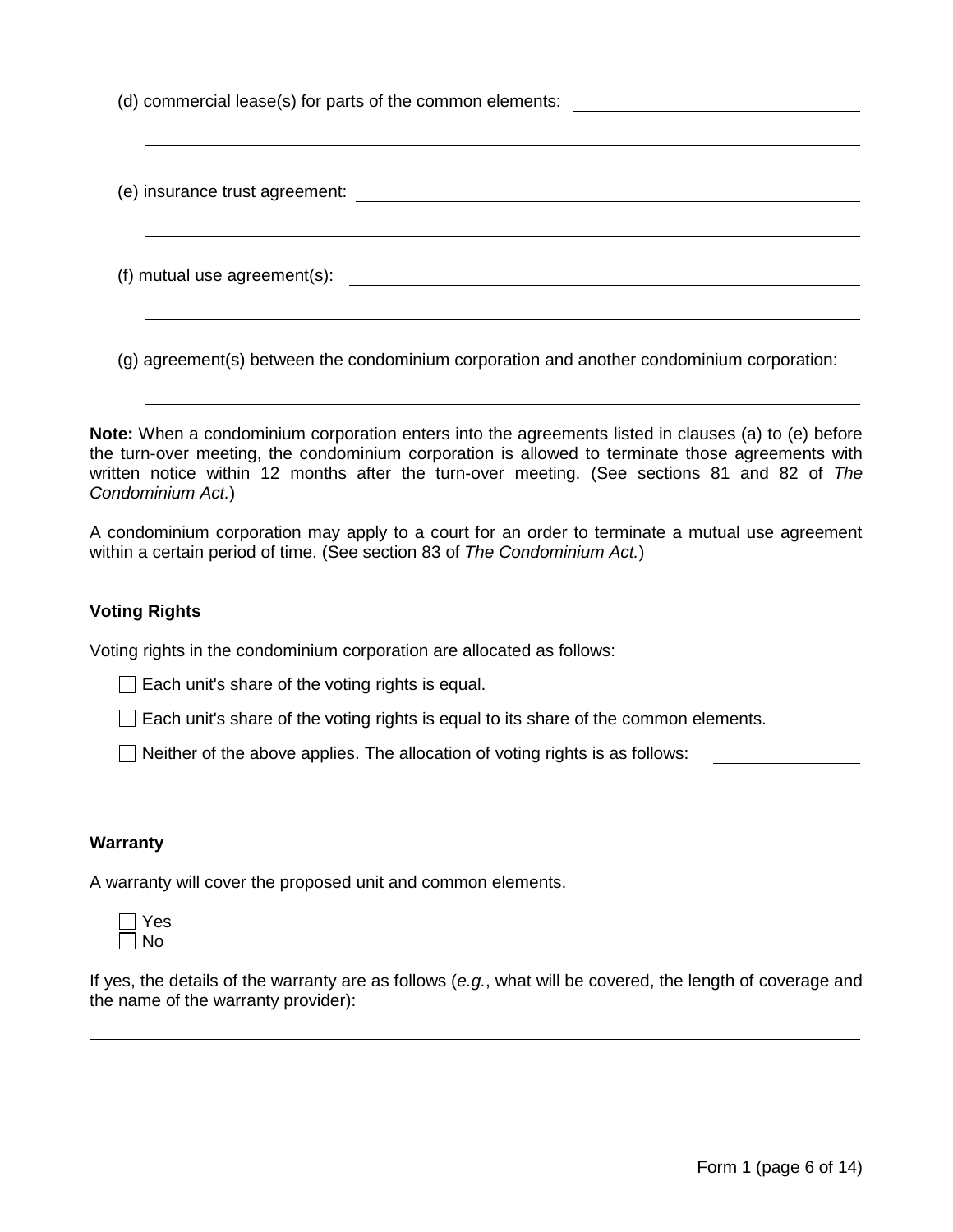### **Legal Actions — Insurance Claims — Warranty Claims**

The declarant is involved in a legal action or proceeding, insurance claim or warranty claim respecting the proposed property.

| ÷<br>- |
|--------|
| n<br>v |

If yes, the details of the matter are as follows:

#### **Use of Units**

One or more proposed units are intended for use for non-residential purposes or for temporary or transient accommodation.

 $\sqsupset$  Yes  $\Box$  No

If yes, complete the following:

|        |          |       | % of<br>Voting rights | $\sqrt%$ Share of |
|--------|----------|-------|-----------------------|-------------------|
| Unit # | Location | Use   |                       | common            |
|        |          |       |                       | expenses          |
|        |          |       |                       |                   |
|        |          |       |                       |                   |
|        |          |       |                       |                   |
|        |          |       |                       |                   |
|        |          | Total |                       |                   |

The declarant intends to rent or lease one or more of the proposed units.



If yes, complete the following:

| Unit # | Location | Use   | % of<br>Voting rights | % Share of<br>common<br>expenses |
|--------|----------|-------|-----------------------|----------------------------------|
|        |          |       |                       |                                  |
|        |          |       |                       |                                  |
|        |          |       |                       |                                  |
|        |          |       |                       |                                  |
|        |          | Total |                       |                                  |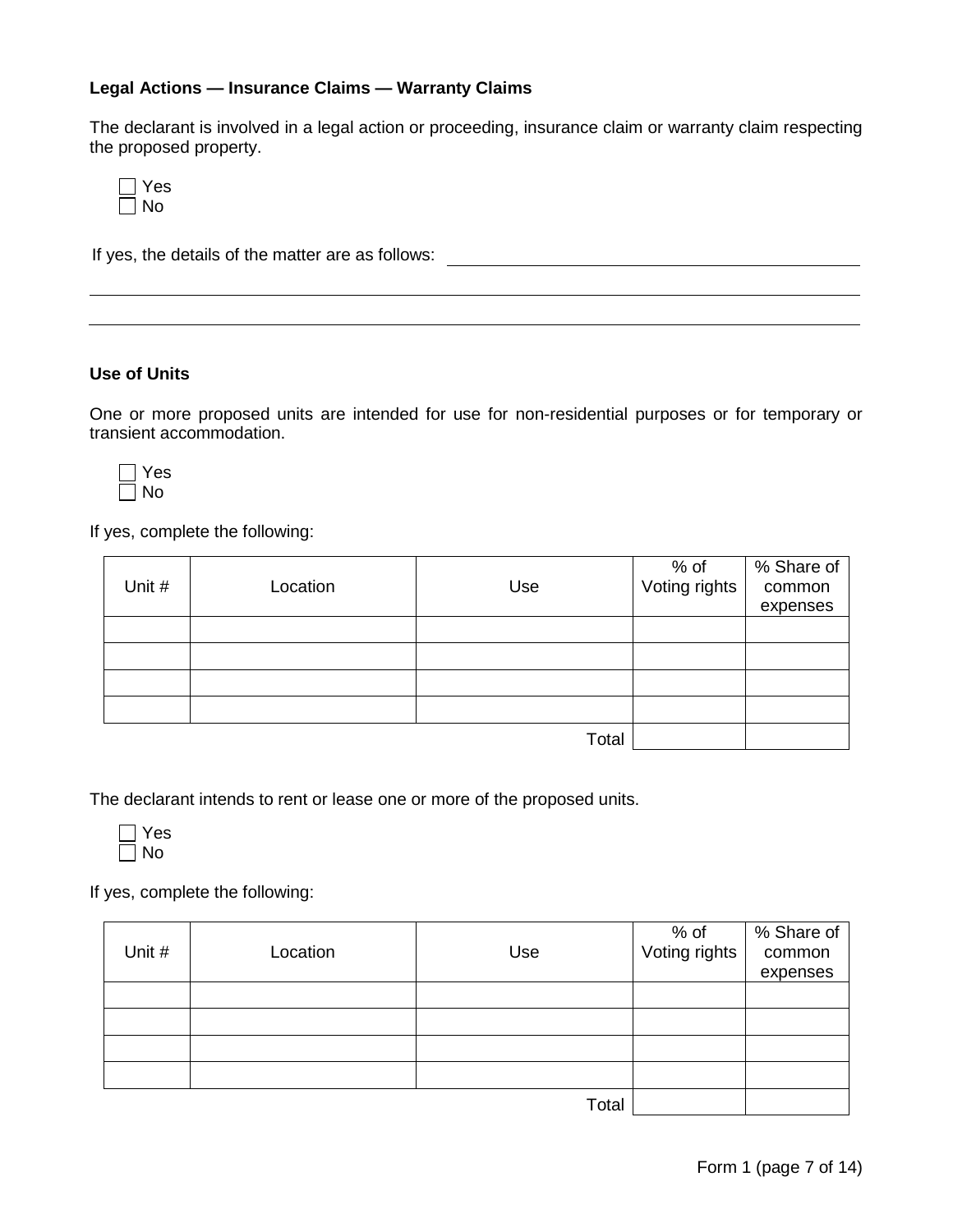The declarant intends to market the proposed units in blocks to investors.



If yes, complete the following:

|        |          |       | % of<br>Voting rights | % Share of |
|--------|----------|-------|-----------------------|------------|
| Unit # | Location | Use   |                       | common     |
|        |          |       |                       | expenses   |
|        |          |       |                       |            |
|        |          |       |                       |            |
|        |          |       |                       |            |
|        |          |       |                       |            |
|        |          | Total |                       |            |

Select whichever of the following is applicable before signing this disclosure document:

 $\Box$  I am the declarant.

 $\Box$  I have the authority to sign this disclosure statement on behalf of the declarant.

signature of declarant or authorized individual date

(print name and title of person who signed)

The following information is attached:

**Parking** will be available on the condominium property. See Schedule A for additional information.

- The proposed unit will be part of a **condominium conversion.** See Schedule B for additional information about reserve fund studies and tenant occupancy rights.
- $\Box$  The condominium corporation to be created by the registration of the declaration will be a **leasehold condominium corporation**. See Schedule C for additional information.
- The proposed condominium property will be developed in **phases.** See Schedule D for additional information.
- There is an intention to **amalgamate** the condominium corporation with another condominium corporation after the declaration and plan are registered. See Schedule E for additional information.
- The buyer will occupy the unit under an **interim occupancy agreement** before registration of the declaration. See attached list for the amenities that the declarant will provide to the buyer under that agreement.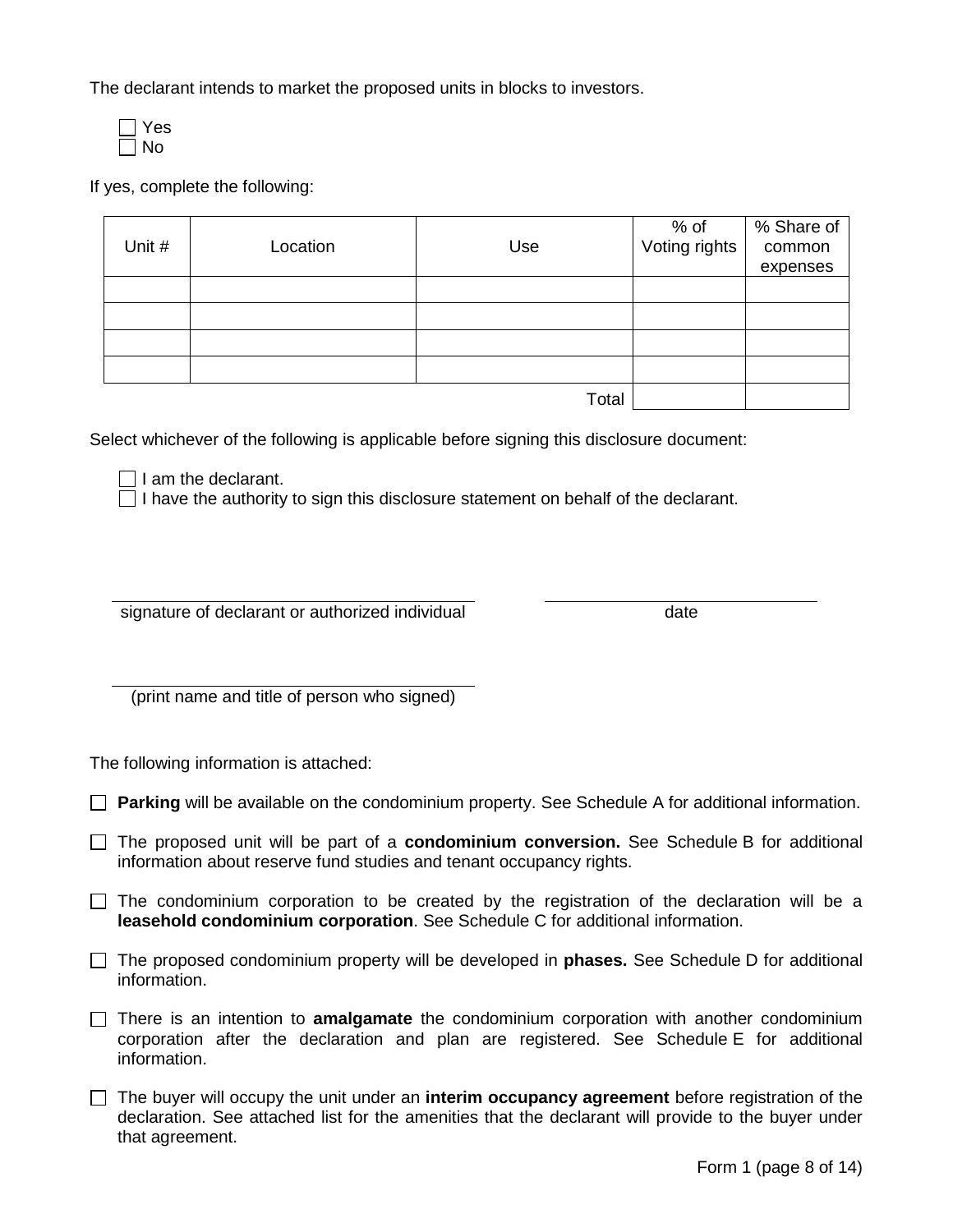#### *Schedule A — Parking*

Condominium unit information:

Civic address of proposed unit: Proposed Unit No.: (as shown in the proposed declaration)

Parking for the proposed unit will consist of spaces, located at spaces at

(indicate whether it is indoor or outdoor parking, serviced or not serviced)

Parking for the proposed unit will be available for use on:

Additional parking spaces may be allocated to a unit (indicate the availability, cost and location):

Parking allocations may be subject to change (explain who will re-assign spaces and describe the criteria for doing so):

The use of parking spaces is restricted as follows:

There will be visitor parking on the proposed property.



If yes, indicate the location and number of spaces and, if visitors will be required to pay for parking, the anticipated amount of the charge:

signature of declarant or authorized individual date

| (print name and title of person who signed) |  |
|---------------------------------------------|--|
|---------------------------------------------|--|

.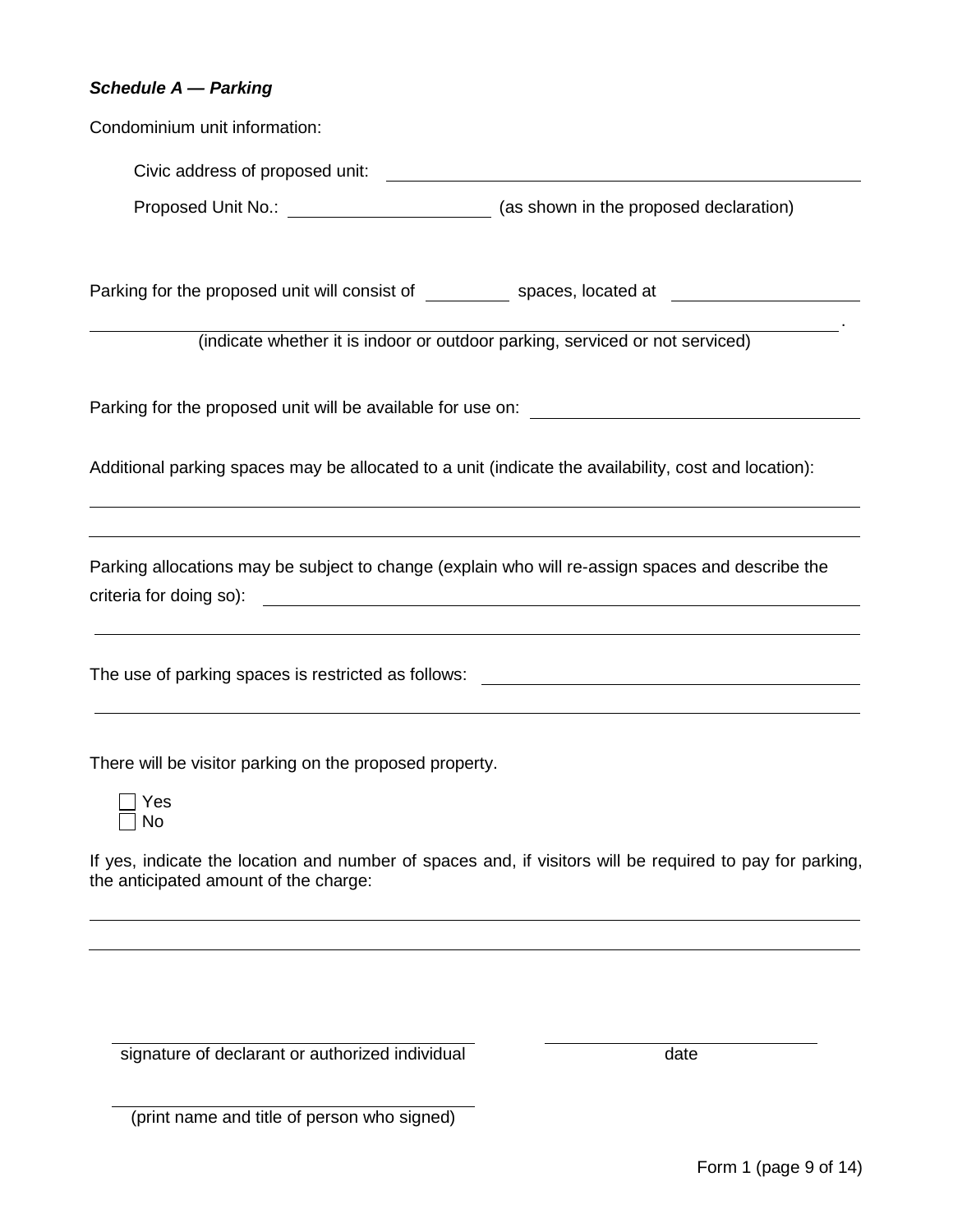### *Schedule B — Condominium Conversion*

Condominium unit information:

Civic address of proposed unit:

Proposed Unit No.: (as shown in the proposed declaration)

#### **Reserve Fund Study**

When an existing building is converted into a condominium, before a unit can be sold, a reserve fund study must be done. The reserve fund study or most recent update was done on

.

date

*(A copy of the reserve fund study or summary or any updates to either is attached.)*

The ideal balance recommended for the reserve fund for the first year covered by the reserve fund study is  $\$\,$ 

**Caution:** Every reserve fund study shows the ideal balance recommended for the reserve fund for each year covered by the study to pay for major repairs and replacements. It is based on estimates of when the work will be needed.

When comparing the actual balance with the ideal balance, be aware that some work may be done earlier or later than expected, or may be paid for from an account other than the reserve fund. When this happens, the comparison may no longer show whether the money in the reserve fund is adequate to pay for work that will be needed in the future.

You may want to look at the projected repair and replacement schedule in the reserve fund study and ask for up-to-date information about the timing of the work and source of funds for the work that has been done since the study or latest update was completed.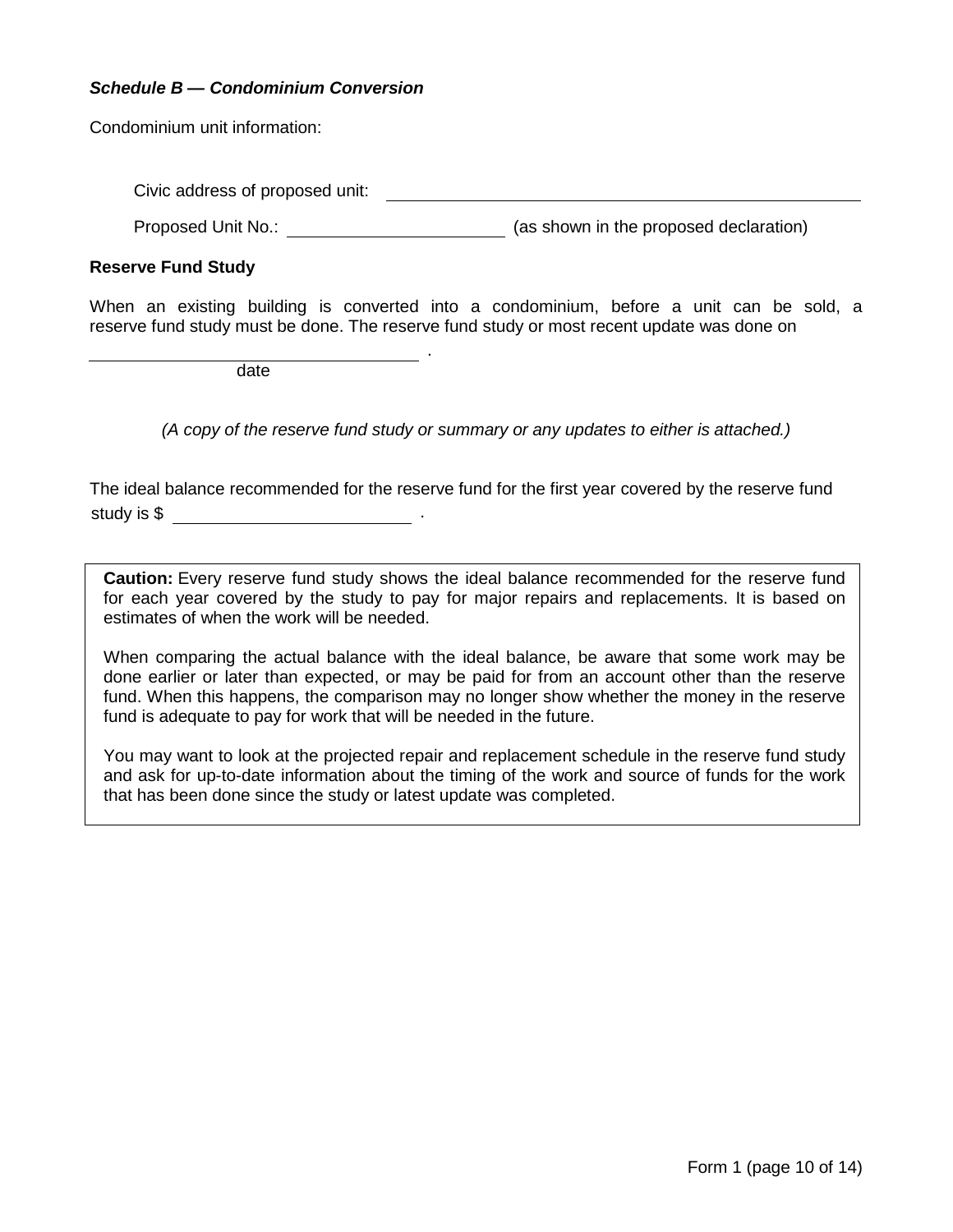## **Tenant Has Continued Occupancy Rights**

| The proposed unit is occupied by a tenant.                                                                     |                             |
|----------------------------------------------------------------------------------------------------------------|-----------------------------|
| The date the tenancy began was                                                                                 | The tenant has the right to |
| continue to occupy the rental unit until approximately                                                         |                             |
| The tenant's monthly rent is $$$                                                                               | date                        |
| <b>OR</b>                                                                                                      |                             |
| The proposed unit was previously occupied by a tenant who has a right of first refusal to<br>re-rent the unit. |                             |
|                                                                                                                |                             |
| right of first refusal and moves back into the unit, the tenant will have the right to occupy the              |                             |
| date                                                                                                           |                             |
|                                                                                                                |                             |
| The monthly rent, if known, that will be payable if the right is exercised is $$$                              |                             |
|                                                                                                                |                             |
|                                                                                                                |                             |
|                                                                                                                |                             |
| signature of declarant or authorized individual                                                                | date                        |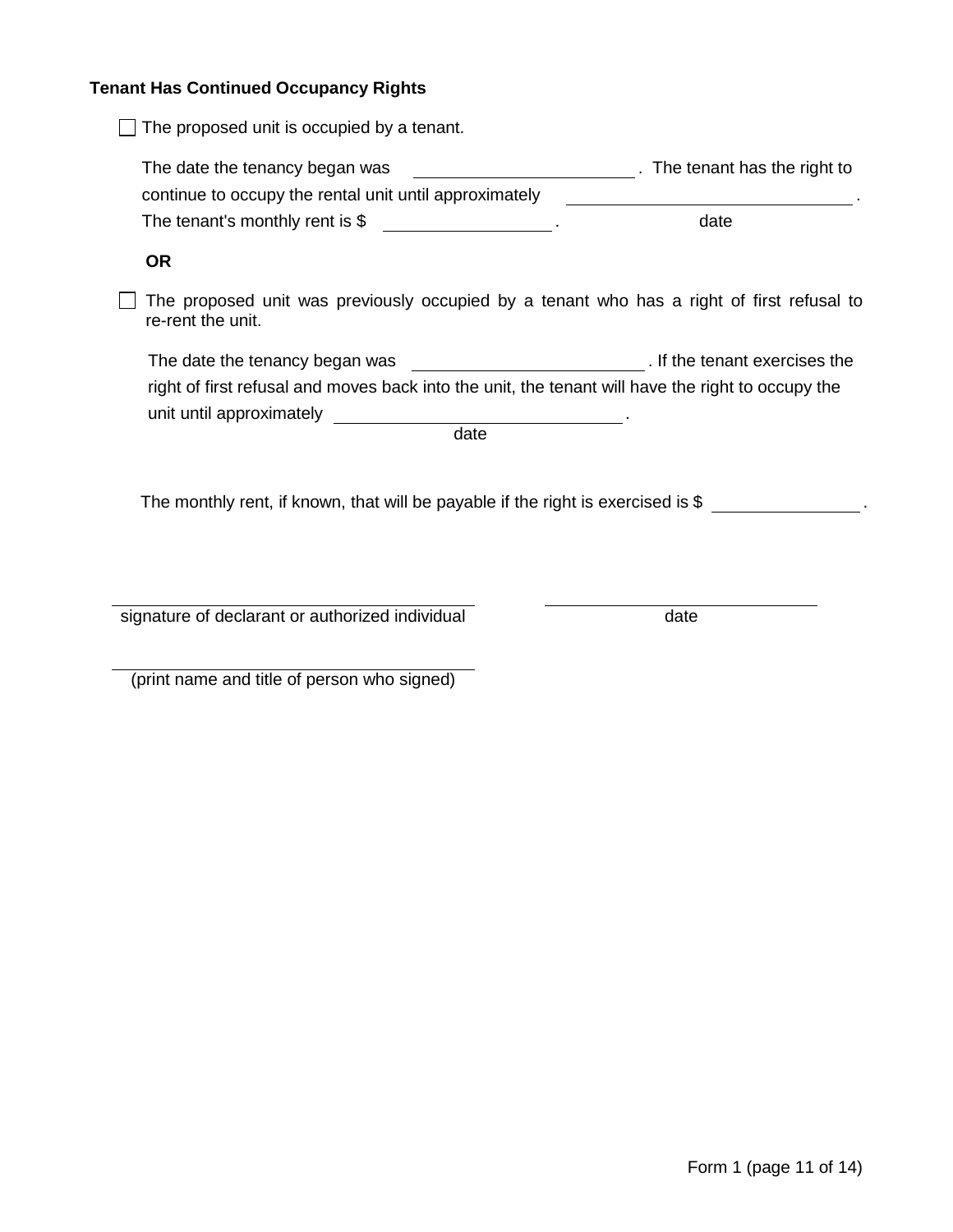### *Schedule C — Leasehold Condominium Corporation*

Condominium unit information:

Civic address of proposed unit:

Proposed Unit No.: (as shown in the proposed declaration)

The condominium corporation that will be created by the registration of the declaration will be a leasehold condominium corporation. The land on which the condominium corporation will be located is owned by **a contract of the contract of the contract of the contract of the contract of the contract of the contract of the contract of the contract of the contract of the contract of the contract of the contract of the** 

The date that the property lease ends is .

**Note:** When a property lease ends, the interests of the unit owners and the leasehold condominium corporation in the leasehold property cease to exist. Prospective unit owners may wish to review, or obtain legal advice about, specific provisions in the lease and sections 278 to 284 of *The Condominium Act* regarding renewal, termination and expiry of a property lease.

The property lease provides for the following rental rate or rates payable for the remainder of the term and, if applicable, the following method or criteria for determining future rental rates:

The property lease contains a right of renewal.

Yes  $\Box$  No

If yes, provide the details:

The property lease is a sub-lease.

Yes  $\Box$  No

If yes, give the name of the lessor, the date the prime lease will end unless it is renewed and indicate whether there is a right of renewal:

signature of declarant or authorized individual date of the case of date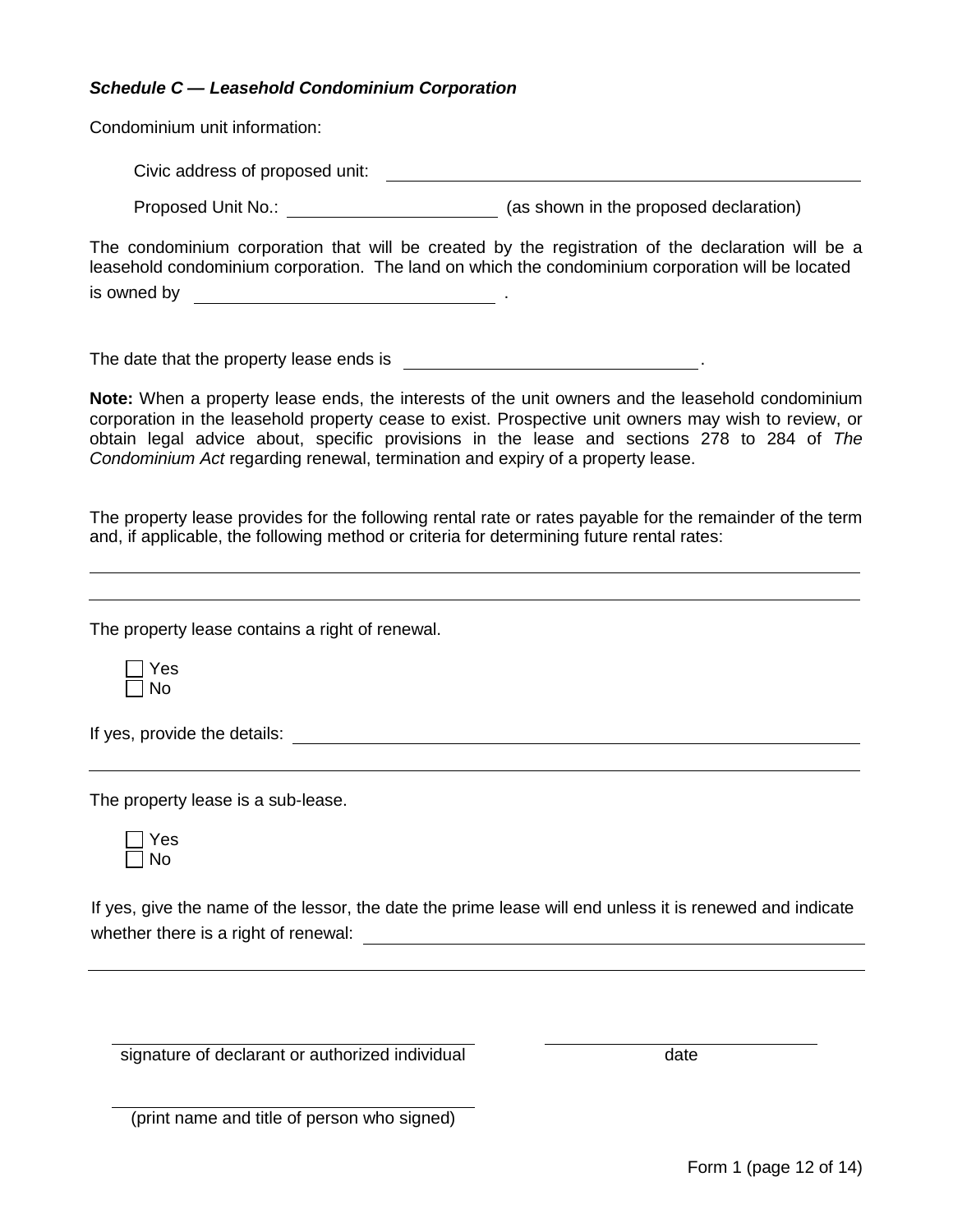### *Schedule D — Phased Condominium Developments*

Condominium unit information: The proposed condominium property will be developed in phases. Phase Phase Projected completion date Details about the phases are found in the following provisions of the proposed declaration: Provide details about uncompleted phases: Provide details about any known proposal for a phasing amendment to amend or cancel a phase: signature of declarant or authorized individual date Civic address of proposed unit: Proposed Unit No.: (as shown in the proposed declaration)